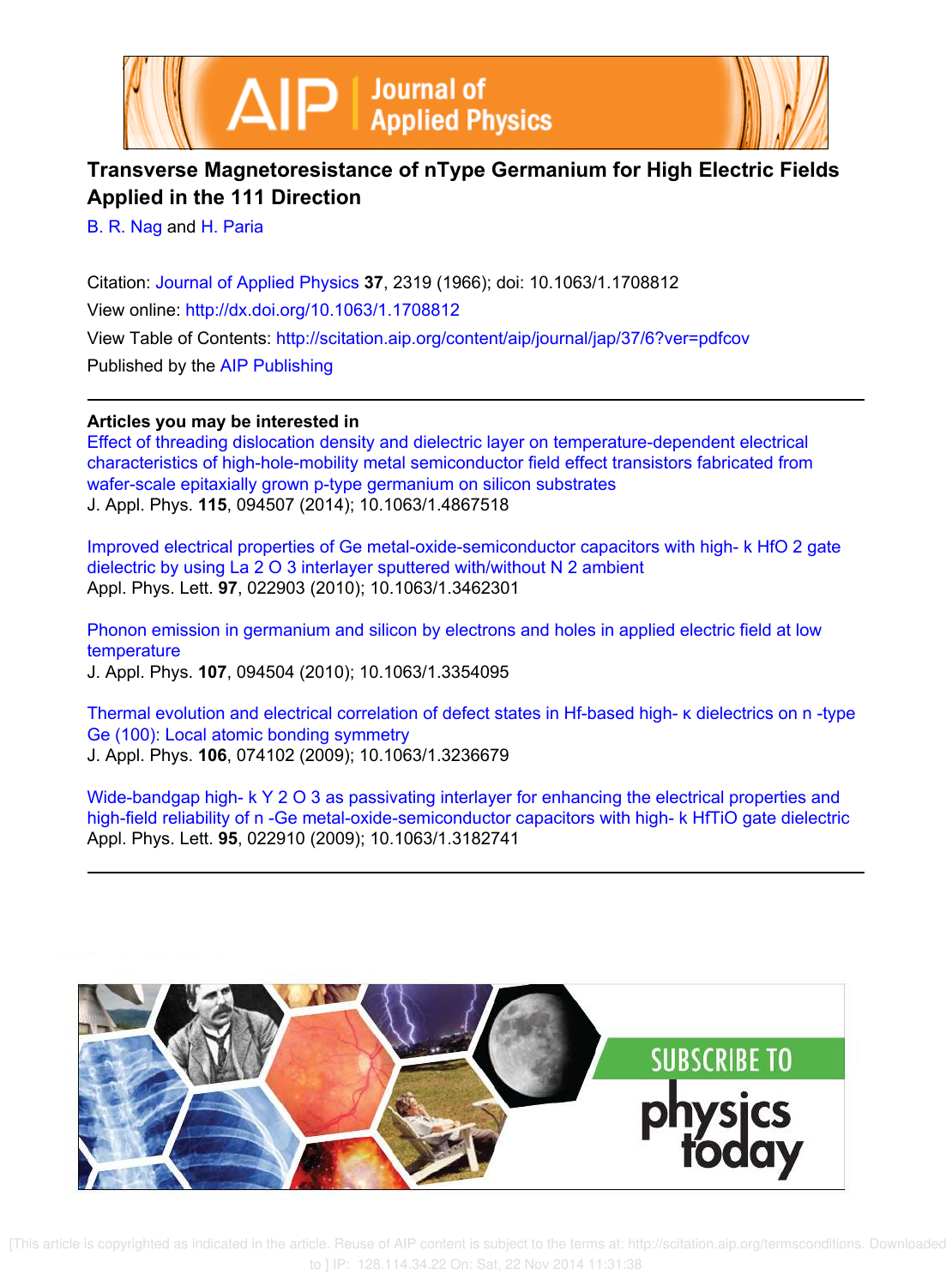velocity of the arc "wind" is shown in Fig. 4. By extrapolating the curves, the arc "wind" velocity in the gap between the electrodes appears to be between  $3.5 \times 10^3$  and  $7.0 \times 10^3$  cm/sec if the magnetic induction is between 520 to 2000 G, respectively. The linear velocity of the rotating arc was measured with an electronic pulse counter triggered by a photomultiplier tube. This velocity was found to vary between  $7 \times 10^3$  and  $1.1 \times 10^4$ cm/sec for *B* fields ranging from 520 to 1500 G, respectively, and a constant pressure of 10 Torr. The arc "wind" velocity with respect to the arc discharge is thus seen to vary between  $1.05 \times 10^4$  and  $1.7 \times 10^4$  cm/sec for B fields ranging from 520 to 1500 G, respectively. These results have recently been verified with data obtained from streak photographs of the arc aureole.

The increase of the arc "wind" velocity with an in-

crease in magnetic field strength has been explained<sup>5</sup> in terms of a magnetic pressure differential across the arc cross section which is due to the interaction of the arc's self-induced magnetic field with the external magnetic field. The superpositioning of these two fields results in a distorted radial pressure distribution within the discharge which gives rise to a gas flow (i.e., the arc "wind") in the Amperian direction, since the net magnetic field strength is weakest on that side.

## **ACKNOWLEDGMENTS**

I wish to express my gratitude to Dr. H. O. Schrade for many useful discussions and most valuable suggestions and to Professor E. Soehngen for his support during the course of this study.

JOURNAL OF APPLIED PHYSlCS

VOLUME 37. NUMBER 6 MAY 1966

## **Transverse Magnetoresistance of** *n-***Type Germanium for High Electric Fields Applied in the (111) Direction**

B. R. NAG AND H. PARIA

*Institute of Radio Physics and Electronics, University of Calcutta, India*  (Received 30 November 1965)

The transverse magnetoresistance of  $5\Omega$ · cm *n*-type germanium at different magnetic fields for an electric field applied in the  $(111)$  direction up to 5 kV/cm has been measured. It has been found that (i) magnetoresistance at a particular electric field decreases with increase of magnetic fields, (ii) at small magnetic fields magnetoresistance decreases with increase of electric field, and (iii) the ratio of the square root of magneto resistance and the conductivity mobility is independent of electric fields up to 5 kV *fcm.* 

 $\prod_{i=1}^n$ **RANSVERSE** magnetoresistance of  $5-\Omega$  cm *n*-type germanium for an electric field applied in the  $\langle 111 \rangle$  direction up to 5 kV/cm has been measured and the experimental results are presented in this paper.

The sample for the experiment was prepared in an **L**-shape and was cut having its length along the  $\langle 111 \rangle$ axis of the crystal. (This particular direction was chosen as the magnetoresistance has a maximum value in this direction and best experimental accuracy may be ensured.) The dimensions of the thick end were made such that its resistance was a small fraction of the total resistance of the sample and also its length was sufficient to allow for recombination of the minority carriers which may be injected from the end. The resistance of the sample was measured using a Wheatstone bridge arrangement, three arms of which were decade resistance boxes consisting of high-stability  $(0.5\%)$  carbon resistors. Voltage pulses of 5.4- $\mu$ sec duration and 1-cps repetition rate were applied between the ends. The null condition was detected by an oscilloscope with a balanced pulse transformer at the input. The resistance of the sample could be determined with an accuracy better than 1 in 10<sup>3</sup>.

For obtaining data on magnetoresistance of the sample, a voltage pulse was applied and the bridge was balanced. The amplitude of the voltage pulse across the sample was measured with the help of an oscilloscope with an accuracy of about  $5\%$ . A magnetic field B was then applied transverse to the electric field and the resistance of the sample was again determined.

The magnetoresistance was calculated from these resistance values using the equation

$$
R_m = \frac{R_B - R_0}{R_0},\tag{1}
$$

where  $R_B$  and  $R_0$  are, respectively, the resistance of the thin arm of the sample in the presence and absence of the magnetic field. The effect of the resistance of the thick end of the sample was taken into account when calculating the resistance of the thin arm of the sample or the field.

The experimental values of  $R_m/B^2$  for different values of *B* are plotted in Fig. 1. It should be noted that *Rm/ B2*  was found to be independent of the direction of the magnetic field provided it was in the transverse plane.